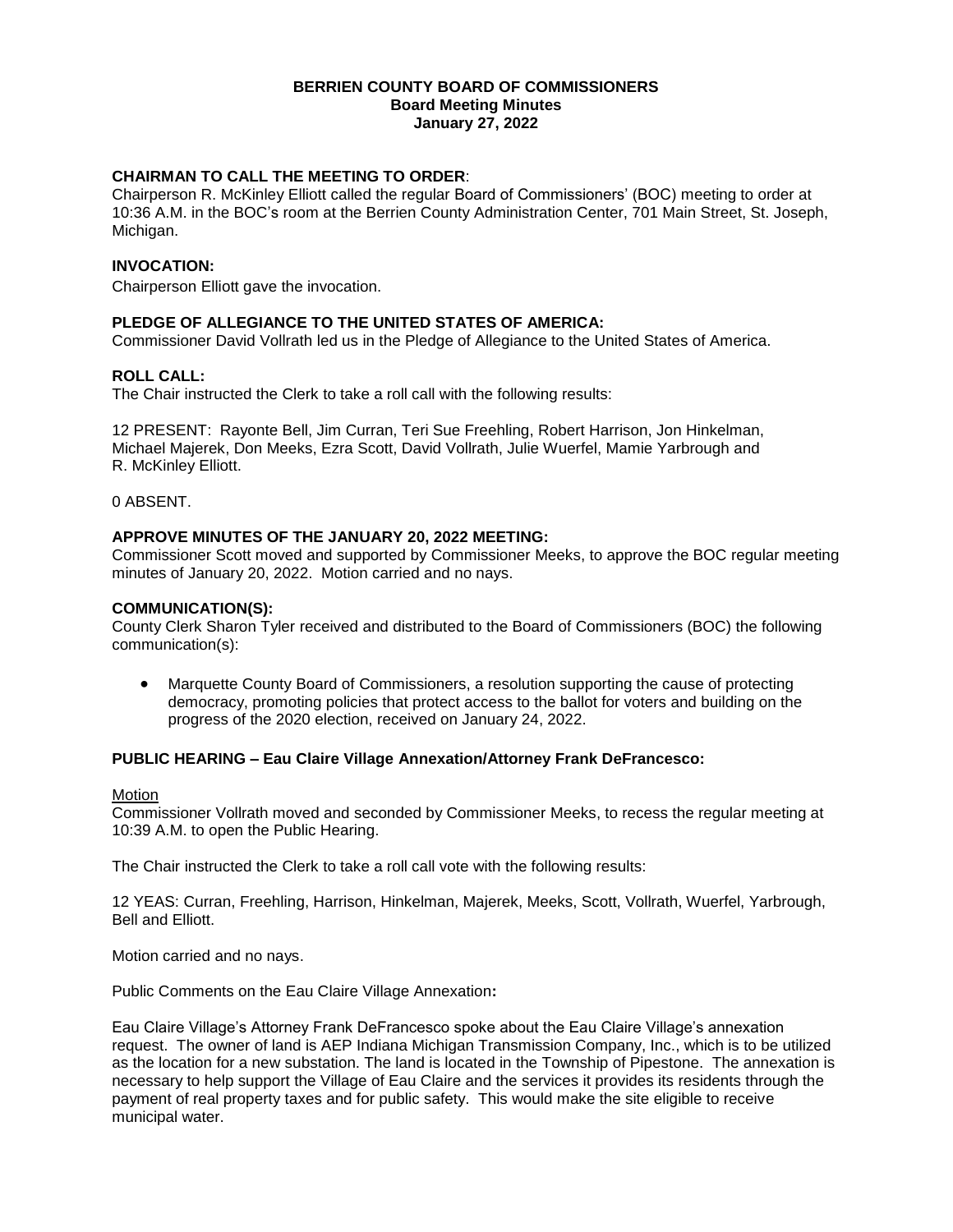Eau Claire Village President John Glassman spoke in favor of the project.

Corporate Counsel Thaddeus Hackworth stated that he reviewed the material and all statue requirements have been met.

Adolf Pelzer, Hagar Township, asked the Public to speak louder.

Corporate Counsel Thaddeus Hackworth repeated his comment.

No further comments were made.

**Motion** 

Commissioner Scott moved and seconded by Commissioner Vollrath, to close the Public Hearing at 10:44 AM. and return to the regular meeting.

The Chair instructed the Clerk to take a roll call vote with the following results:

12 YEAS: Freehling, Harrison, Hinkelman, Majerek, Meeks, Scott, Vollrath, Wuerfel, Yarbrough, Bell, Curran and Elliott.

Motion carried and no nays.

#### **PRESENTATION – Transportation Update – Community Development Director Dan Fette:**

Community Development Director Dan Fette gave a Transportation Update PowerPoint presentation and discussed the following:

- Berrien Bus Current Situation
- Berrien Bus Timeline of Events 2019 2021
- Berrien Bus Timeline of Events 2019 2022
- **Berrien Bus Service Overview**
- Berrien Bus Partners: Career Technical Education
- Berrien Bus Partners: Non-Emergency Medical Transportation
- **•** Berrien Bus Financial & Operating Trends
- Berrien Bus Capital Improvement Plan
- Resolution #F2201181

Discussion was held.

## **REQUISITION REVIEW:**

Chairperson Elliott and Executive Administrative Assistant Annette Christie discussed and reviewed the changes on the requisitions. Chairperson Elliott announced that Commissioner Freehling will be abstaining on Resolution #B2201063 (Requisition #57126). Discussion was held.

**PUBLIC COMMENTS REGARDING RESOLUTIONS – Public comments at this portion of the meeting must be related to resolutions listed on today's agenda only. Those speaking during public comments may do so no longer than two minutes and shall identify themselves by name and city, township, or village. (Article III, 3.9B-C):** 

Tony Benhart, Sodus Township, spoke about the purchase of the dealership on Napier Avenue for the Health Department and at that time the site was presented as a future site for Berrien Bus. He asked why we are not using this site for Berrien Bus.

#### **CONSENT CALENDAR:**

Commissioner Scott moved and supported by Commissioner Freehling, to approve today's Consent Calendar as presented:

| Resolutions # | Description                |
|---------------|----------------------------|
| F2201016      | Weekly Bills               |
| *B2201063     | <b>Weekly Requisitions</b> |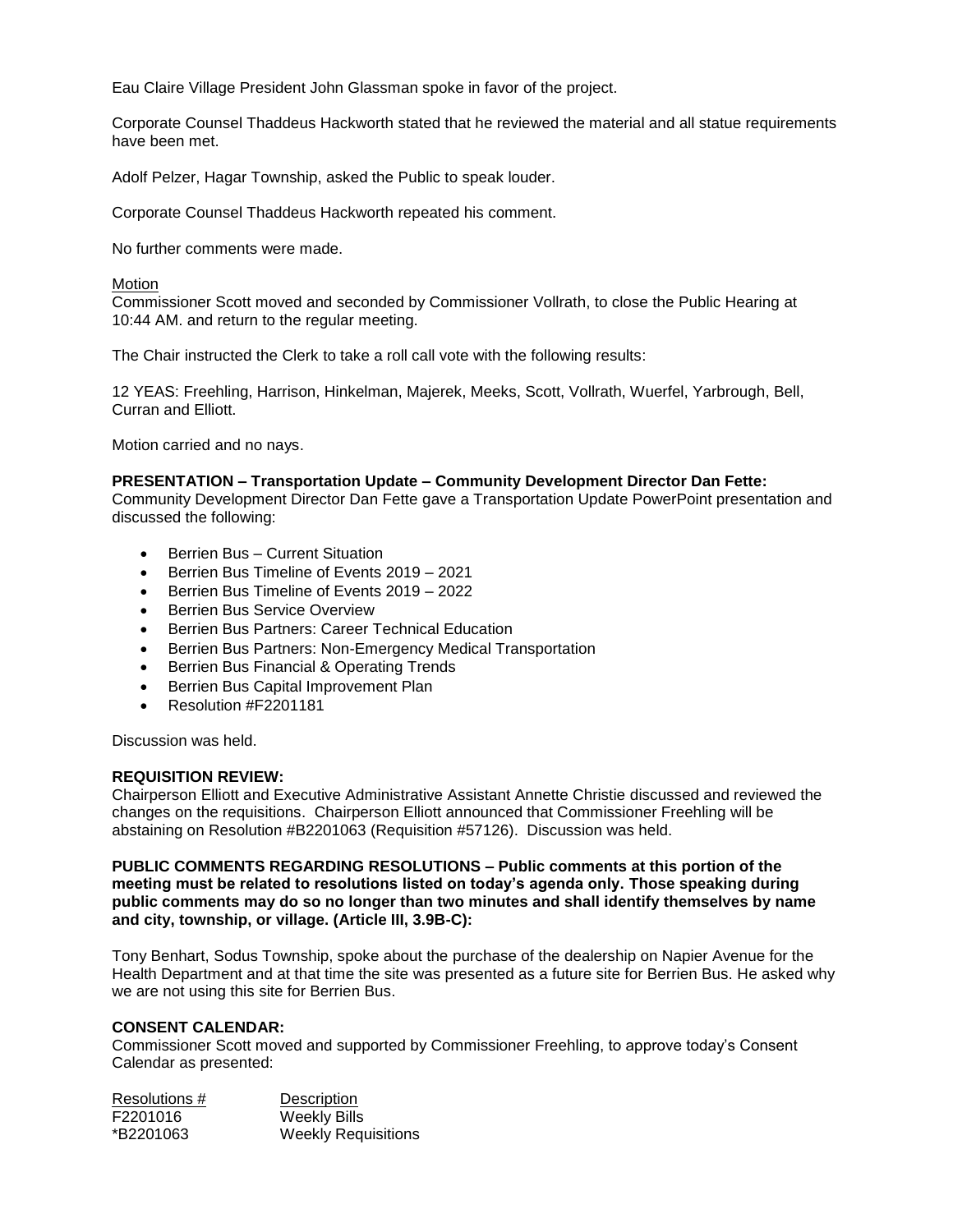| FY22 Marine Grant Application                               |
|-------------------------------------------------------------|
| FY23 Berrien Bus Resolution of Intent                       |
| Amend Agreement with Kalamazoo County for HHW Collection    |
| Renew agreement with Intrado for the 911 system maintenance |
| Complement Change FOC                                       |
| Accept Coronavirus funds for Courts                         |
| Annexation Village of Eau Claire                            |
| Approve ARPA Fund Broadband Request Application             |
|                                                             |

\*Commissioner Freehling abstained on Resolution #B2201063 on Requisition #57126 for \$12,387.50, Vendor – REV Excavating LLC.

The Chair instructed the Clerk to call the roll with the following results:

12 YEAS: Harrison, Hinkelman, Majerek, Meeks, Scott, Vollrath, Wuerfel, Yarbrough, Bell, Curran, Freehling and Elliott.

Motion carried, no nays.

#### **ADDED RESOLUTION(S):** None.

## **BOARD APPOINTMENTS – PHSC:**

Recommendations by the Personnel & Human Services Committee Commissioner Harrison moved and seconded by Commissioner Bell, to approve the following recommendations by the Personnel & Human Services Committee:

Re-appoint to the Workforce Development Board for a 3 year term – term expires 12/31/2024:

John Janick Steve Jackson Kathy Valdes Vail Harding

Motion carried, no nays.

### **COMMITTEE REPORT(S) – Finance, Administration and Personnel & Human Services Committees:**

The Finance, Administration and Personnel & Human Services Committees presented their Committee Reports. Discussion was held. Parent Committee minutes are available at www.berriencounty.org.

#### **COMMISSIONER REPORT(S):**

The Commissioners presented their outside Commissioners' Reports.

#### **ADMINISTRATOR REPORT:**

Administrator Brian Dissette gave his Administrator's Report.

#### **GENERAL PUBLIC COMMENTS - Those speaking during public comments may do so no longer than two minutes and shall identify themselves by name and city, township, or village. (Article III, 3.9B-C):**

Annie Brown, South Haven, introduced herself as a candidate for State Representative, District 38.

Michael Hoyh, Benton Harbor City, spoke about high school scholarships and the Berrien County Youth Fair.

Melissa Clapper, St. Joseph Charter Township, spoke about Administrator Dissette's evaluation. She appreciates Administrator Dissette's work and that he has done a good job for the County.

Adolf Peltzer, Hagar Township, spoke about the County's restroom at the Administrative building.